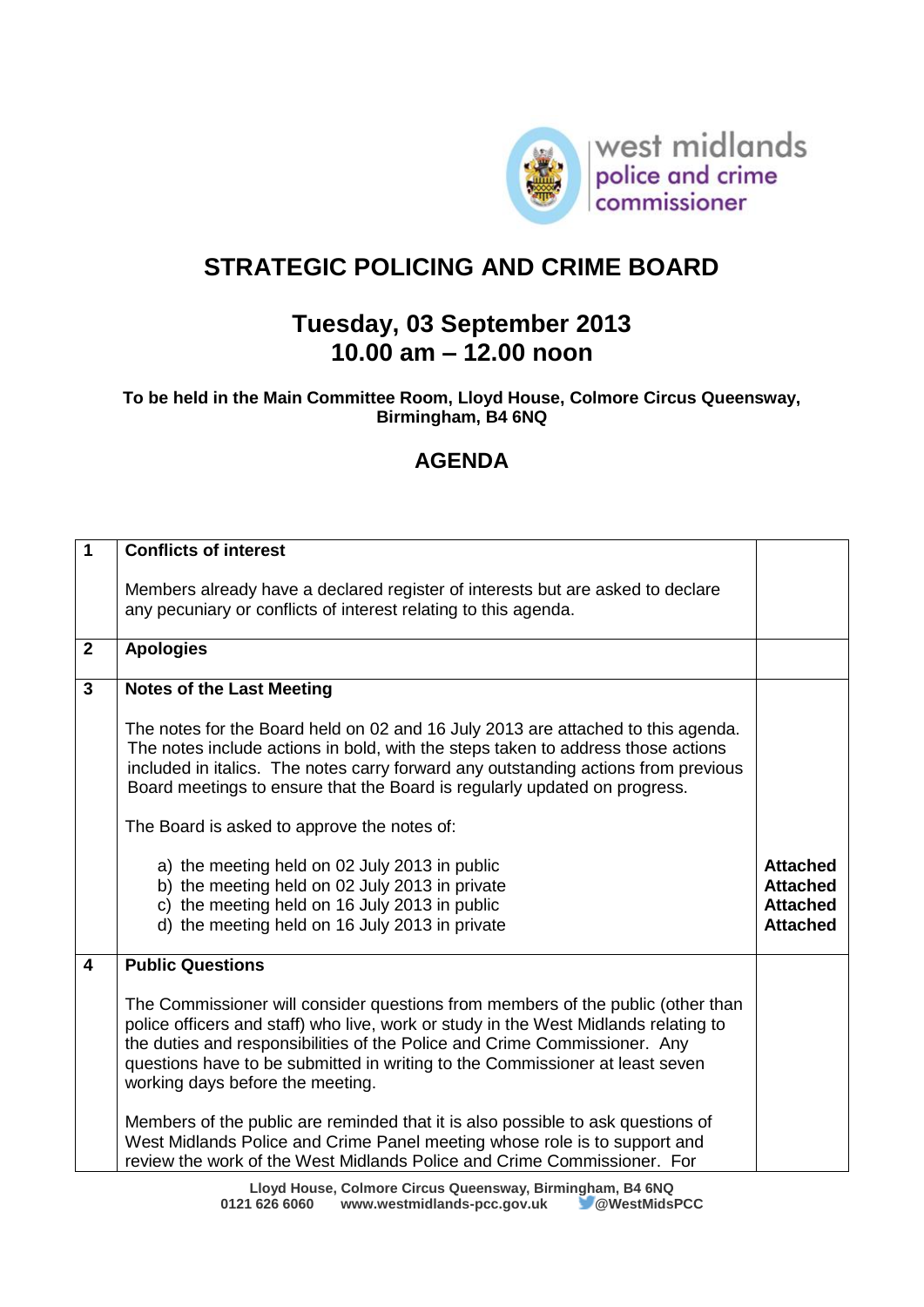|                | further information go to the Panel's website www.birmingham.gov.uk/wmpcp                                                                                                                                                                                                                                                                                                                                    |                 |
|----------------|--------------------------------------------------------------------------------------------------------------------------------------------------------------------------------------------------------------------------------------------------------------------------------------------------------------------------------------------------------------------------------------------------------------|-----------------|
|                | No questions have been submitted for this meeting of the Board.                                                                                                                                                                                                                                                                                                                                              |                 |
| 5              | Revenue and Capital Monitoring and Financial Health Indicators                                                                                                                                                                                                                                                                                                                                               | <b>Attached</b> |
|                | The Board is asked to consider the attached report from the Commissioner's Chief<br>Finance Officer and the Director of Resources. The Report has been prepared in<br>line with the approach supported by the Board at its meeting on 30 April 2013.<br>Details of this can be found on the Commissioner's website at www.westmidlands-<br>pcc.gov.uk/media/208610/06_spcb_30_apr_13_financial_reporting.pdf |                 |
| 6              | <b>Procurement Consultation and Strategy</b>                                                                                                                                                                                                                                                                                                                                                                 | <b>Attached</b> |
|                | The Board is asked to consider the attached report from the Chief Finance Officer<br>on the development of a procurement strategy.                                                                                                                                                                                                                                                                           |                 |
| $\overline{7}$ | Performance against the 2013-14 Milestones and Deliverables in the Police<br>and Crime Plan                                                                                                                                                                                                                                                                                                                  | <b>Attached</b> |
|                | The Board is asked to consider the attached report from the Chief Constable on<br>performance. The Report has been prepared in line with the approach supported<br>by the Board at its meeting on 14 May 2013. Details of this can be found on the<br>Commissioner's website www.westmidlands-<br>pcc.gov.uk/media/212413/05_spcb_14_may_13_performance_against_the_police<br>and crime plan.pdf             |                 |
|                | There will also be a presentation on crime figures.                                                                                                                                                                                                                                                                                                                                                          |                 |
| 8              | <b>Professional Standards</b>                                                                                                                                                                                                                                                                                                                                                                                | <b>Attached</b> |
|                | The Board is asked to consider the attached report from the Chief Constable on<br>the work of the Force Professional Standards Department.                                                                                                                                                                                                                                                                   |                 |
| 9              | West Midlands Office for Policing and Crime - Casework                                                                                                                                                                                                                                                                                                                                                       | <b>Attached</b> |
|                | The Board is asked to consider the attached report from the Chief Executive on<br>casework and correspondence received by the West Midlands Office for Policing<br>and Crime.                                                                                                                                                                                                                                |                 |
| 10             | <b>ACC Operations Portfolio</b>                                                                                                                                                                                                                                                                                                                                                                              | <b>Attached</b> |
|                | The Board is asked to consider the attached report from the Assistant Chief<br>Constable Gary Cann on his Operations portfolio.                                                                                                                                                                                                                                                                              |                 |
|                | There is a report from a member of the Command Team at each meeting of the<br>Board covering their portfolio of work. Each portfolio will be considered by the<br>Board twice a year.                                                                                                                                                                                                                        |                 |
| 11             | <b>BME Representation and Progression</b>                                                                                                                                                                                                                                                                                                                                                                    | <b>Attached</b> |
|                | The Board requested a report on the Force's initiatives around BME progression<br>and promotion. The Board is asked to consider the attached report from the Chief<br>Constable.                                                                                                                                                                                                                             |                 |